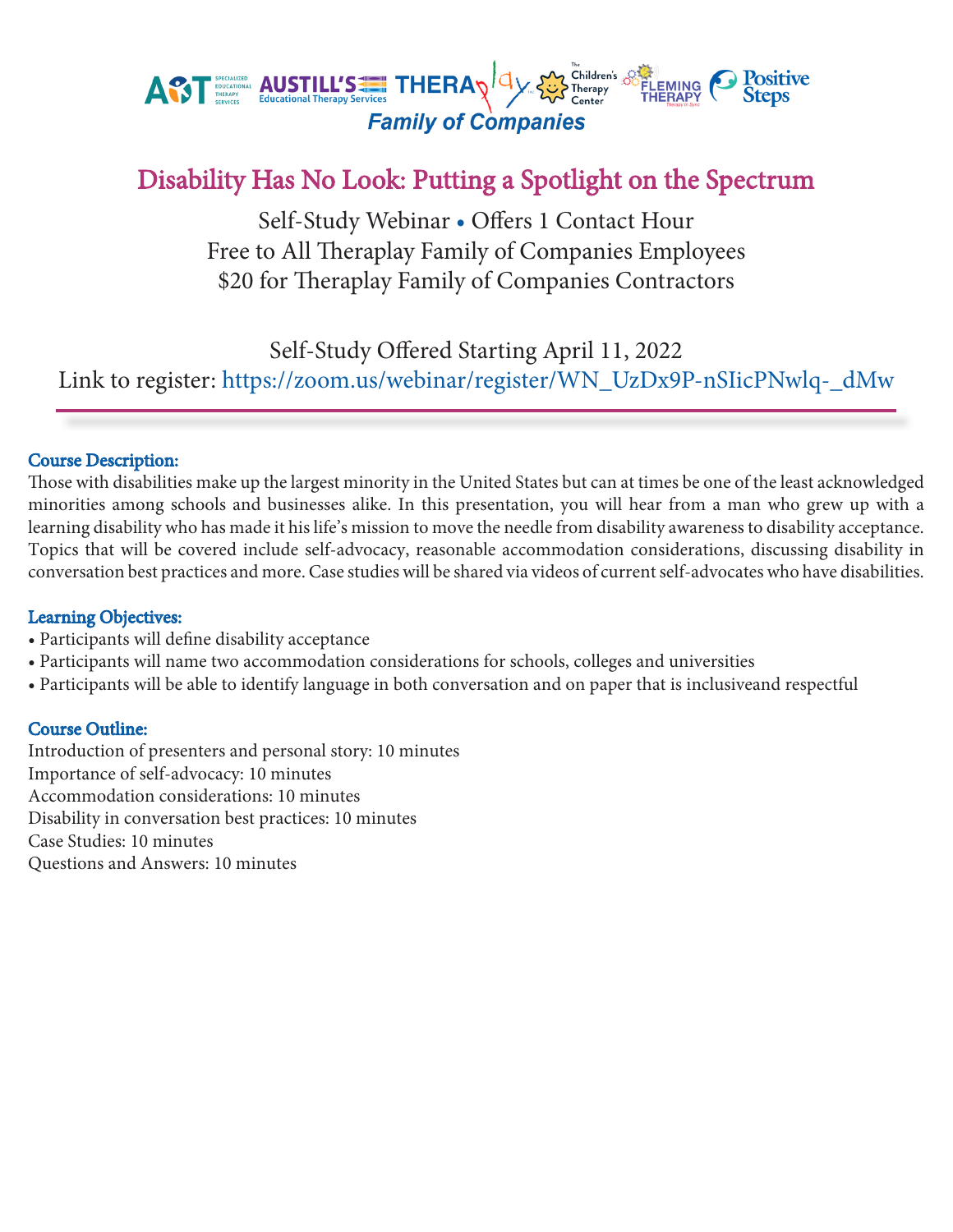#### Presenter:



Kerry Magro is an award-winning national speaker and best-selling author. Kerry hasbecome a role model in the disabled community. Non-verbal at age 2.5 and diagnosedwith Autism at age 4, Kerry has overcome countless obstacles to get to where he is today. In May of 2019, Kerry received his doctorate in Educational Technology Leadership from New Jersey City University to become Dr. Kerry Magro. He currently is the CEO and Founder of KFM Making a Difference, a non-profit corporation focused on disability advocacy and housing.

Today, Kerry travels the country sharing his story and telling our society to define their livesand their dreams in the best way they can. Highlights include publishing 2 best-selling books: Defining Autism From the Heart and Autism and Falling in Love, and working on the 2012 motion picture Joyful Noise.

#### Presenter Disclosure Statements:

#### Relevant Financial Relationships:

Dr. Magro is receiving a speaking fee from Theraplay, Inc. for his presentation. Dr. Magro is the CEO of the nonprofit organization KFM Making a Difference. He has a financial relationship with Amazon. He will reference the products College Students with Disabilities: We Do Belong, Autism Speaks: Defining Autism from the Heart, Autism and Falling in Love: To the One that Got Away. Dr. Magro will adhere to HIPAA regulations during his presentation.

### Relevant Non-Financial Relationships:

### Mr. Magro may reference his blog on Autism Speaks and Mighty.

### Privacy Policy:

Any and all personal information regarding each attendee will not be disclosed. Summaries of continuing education information will be sent to the individual, upon their written request.

### ADA:

If you require ADA accommodations please contact Sandra L. Wilde-Sutton OTR/L, Senior Educational Coordinator, ssutton@theraplayinc.com, at least two weeks prior to the workshop date so arrangements can be made.

### Cancellation Policy/Refund Policy:

In the event that a course is canceled or rescheduled by the Theraplay Family of Companies, all registrants will be entitled to a full refund. If a participant cancels within 30 days of a course, the participant will be entitled to a refund, minus a \$25.00 registration fee. If the cancellation is made less than 30 days to the course date, the participant will be entitled to a credit to a future course for the full amount of the course.

### Complaint Policy:

If a participant is not satisfied with a course, the participant can issue a complaint to Sandra L. Wilde-Sutton OTR/L, Senior Educational Coordinator, ssutton@theraplayinc.com and consideration will be made regarding a refund or credit.